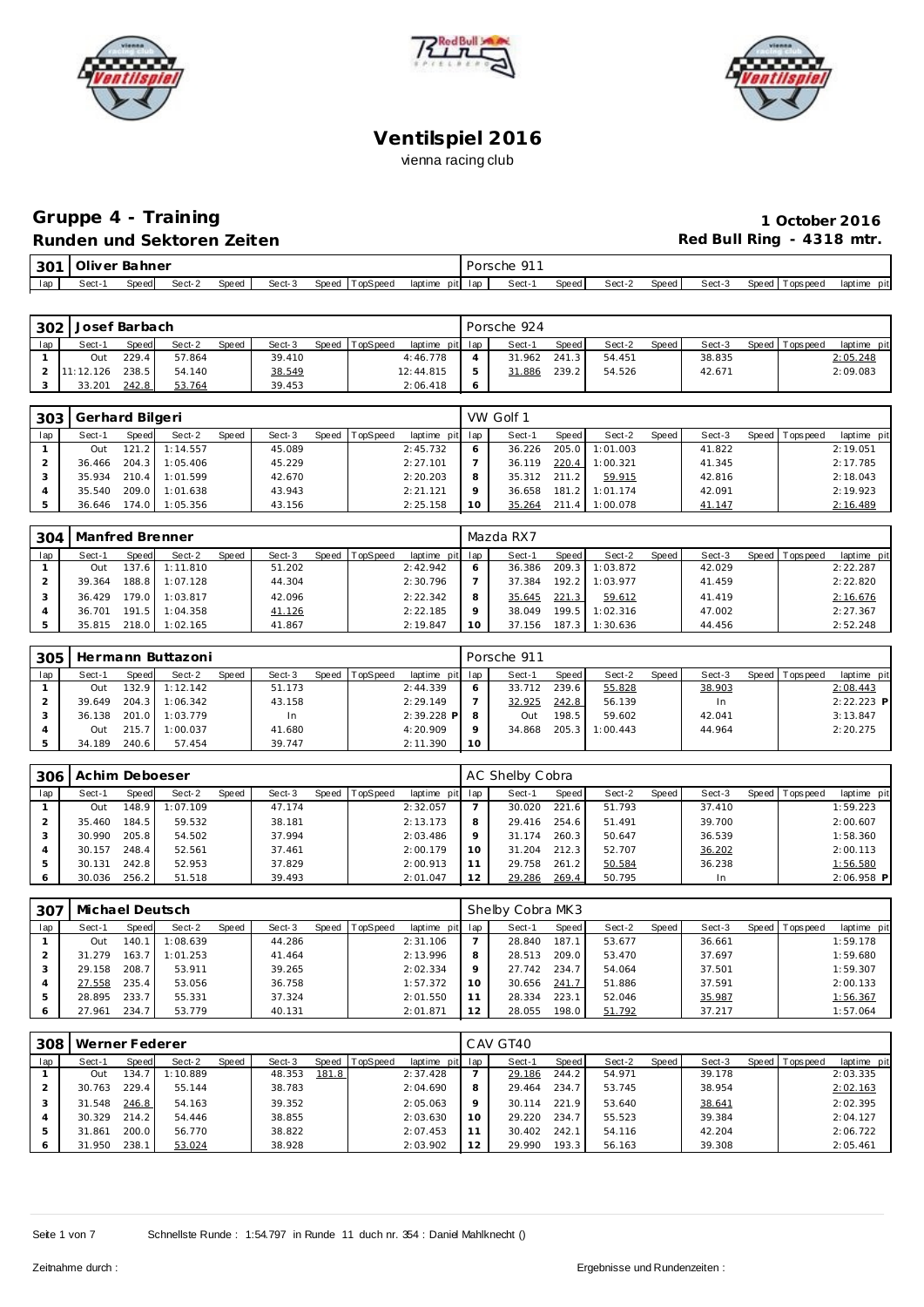





### **Gruppe 4 - Training 1 October 2016 Runden und Sektoren Zeiten Runden und Sektoren Zeiten Red Bull Ring - 4318 mtr.**

| 309 |        | 'homas Fehr |          |       |        |                |                 |          | Porsche 911 SC |       |        |       |        |                 |             |
|-----|--------|-------------|----------|-------|--------|----------------|-----------------|----------|----------------|-------|--------|-------|--------|-----------------|-------------|
| lap | Sect-1 | Speed       | Sect-2   | Speed | Sect-3 | Speed TopSpeed | laptime pit lap |          | Sect-1         | Speed | Sect-2 | Speed | Sect-3 | Speed Tops peed | laptime pit |
|     | Out    | 125.        | 1:12.294 |       | 46.898 |                | 2:41.117        |          | 32.657         | 218.0 | 56.901 |       | 38.921 |                 | 2:08.479    |
|     | 37.357 | 180.0       | 1:09.838 |       | 45.173 |                | 2:32.368        | 8        | 31.787         | 234.0 | 55.729 |       | 39.248 |                 | 2:06.764    |
|     | 38.997 | 172.2       | 1:07.456 |       | 40.429 |                | 2:26.882        | $\Omega$ | 32.020         | 228.7 | 56.842 |       | 39.284 |                 | 2:08.146    |
| 4   | 31.393 | 250.7       | 58.438   |       | 40.156 |                | 2:09.987        | 10       | 33.146         | 241.3 | 55.080 |       | 44.172 |                 | 2:12.398    |
| 5   | 33.369 | 212.0       | 58.928   |       | 39.611 |                | 2:11.908        |          | 32.362         | 214.0 | 58.374 |       | 43.217 |                 | 2:13.953    |
|     | 32.606 | 225.6       | 58.483   |       | 39.411 |                | 2:10.500        | 12       |                |       |        |       |        |                 |             |

|     | 310   Norbert Frohner |       |          |       |        |       |          |                 |    | Porsche 911 |       |        |       |        |                 |             |
|-----|-----------------------|-------|----------|-------|--------|-------|----------|-----------------|----|-------------|-------|--------|-------|--------|-----------------|-------------|
| lap | Sect-1                | Speed | Sect-2   | Speed | Sect-3 | Speed | TopSpeed | laptime pit lap |    | Sect-1      | Speed | Sect-2 | Speed | Sect-3 | Speed Tops peed | laptime pit |
|     | Out                   | 208.7 | 1:00.626 |       | 42.052 | 0.8   |          | 4:50.552        |    | 32.946      | 238.1 | 58.884 |       | 41.156 |                 | 2:12.986    |
|     | 37.821                | 200.5 | 1:00.541 |       | 41.737 |       |          | 2:20.099        |    | 32.999      | 251.1 | 59.281 |       | 42.682 |                 | 2:14.962    |
|     | 33.324                | 238.5 | 58.331   |       | 40.251 |       |          | 2:11.906        | 8  | 33.617      | 232.3 | 59.396 |       | 41.695 |                 | 2:14.708    |
|     | 32.922                | 222.5 | 57.743   |       | 41.111 |       |          | 2:11.776        |    | 34.609      | 244.2 | 58.764 |       | 41.096 |                 | 2:14.469    |
|     | 32.799                | 235.7 | 1:00.083 |       | 46.742 |       |          | 2:19.624        | 10 | 32.503      | 249.5 | 57.591 |       | 40.808 |                 | 2:10.902    |

| 311 | Gerhard Giesser |       |        |       |        |                |                 | Porsche 911 SC |       |        |         |        |                 |             |
|-----|-----------------|-------|--------|-------|--------|----------------|-----------------|----------------|-------|--------|---------|--------|-----------------|-------------|
| lap | Sect-1          | Speed | Sect-2 | Speed | Sect-3 | Speed TopSpeed | laptime pit lap | Sect-1         | Speed | Sect-2 | Speed I | Sect-3 | Speed Tops peed | laptime pit |
|     |                 |       |        |       |        |                | 6:40.974        |                |       |        |         |        |                 | 2:18.241    |
|     |                 |       |        |       |        |                | 2:09.924        |                |       |        |         |        |                 | 6:30.364    |
|     |                 |       |        |       |        |                | 2:12.115        |                |       |        |         |        |                 |             |

| 312 | Mario Gold |       |          |       |        |       |          |                 |    | Porsche 911 Targa |       |        |       |        |                |             |
|-----|------------|-------|----------|-------|--------|-------|----------|-----------------|----|-------------------|-------|--------|-------|--------|----------------|-------------|
| lap | Sect-1     | Speed | Sect-2   | Speed | Sect-3 | Speed | TopSpeed | laptime pit lap |    | Sect-1            | Speed | Sect-2 | Speed | Sect-3 | Speed Topspeed | laptime pit |
|     | Out        | 214.0 | 59.071   |       | 42.341 | 0.8   |          | 4:50.306        |    | 31.860            | 248.7 | 54.263 |       | 38.927 |                | 2:05.050    |
|     | 34.815     | 225.3 | 1:01.343 |       | 44.379 |       |          | 2:20.537        |    | 36.786            | 195.2 | 57.243 |       | 39.314 |                | 2:13.343    |
|     | 34.400     | 235.4 | 58.109   |       | 39.857 |       |          | 2:12.366        |    | 31.667            | 242.8 | 55.683 |       | 40.973 |                | 2:08.323    |
|     | 33.748     | 234.7 | 56.226   |       | 39.769 |       |          | 2:09.743        |    | 32.012            | 243.9 | 54.833 |       | 42.524 |                | 2:09.369    |
|     | 33.079     | 241.3 | 56.853   |       | 39.915 |       |          | 2:09.847        | 10 | 32.380            | 226.2 | 58.570 |       | 42.394 |                | 2:13.344    |

| 313 | Mario Hartmann |       |          |       |        |       |          |                 |    | <b>BMW 2002</b> |       |        |       |        |                 |             |
|-----|----------------|-------|----------|-------|--------|-------|----------|-----------------|----|-----------------|-------|--------|-------|--------|-----------------|-------------|
| lap | Sect-1         | Speed | Sect-2   | Speed | Sect-3 | Speed | TopSpeed | laptime pit lap |    | Sect-1          | Speed | Sect-2 | Speed | Sect-3 | Speed Tops peed | laptime pit |
|     | Out            | 37.8  | 1:12.431 |       | 43.795 |       |          | 2:34.056        |    | 30.485          | 253.8 | 53.465 |       | 36.327 |                 | 2:00.277    |
|     | 33.475         | 185.3 | 1:00.684 |       | 41.708 |       |          | 2:15.867        | 8  | 31.040          | 263.3 | 52.454 |       | 37.421 |                 | 2:00.915    |
|     | 33.434         | 252.2 | 52.879   |       | 39.314 |       |          | 2:05.627        |    | 30.485          | 265.0 | 52.078 |       | 36.146 |                 | 1:58.709    |
|     | 31.225         | 257.0 | 53.269   |       | 36.274 |       |          | 2:00.768        | 10 | 30.487          | 265.0 | 51.922 |       | 36.187 |                 | 1:58.596    |
|     | 30.662         | 259.9 | 52.826   |       | 36.702 |       |          | 2:00.190        |    | 30.322          | 264.6 | 52.166 |       | 36.323 |                 | 1:58.811    |
|     | 30.541         | 254.2 | 52.671   |       | 37.112 |       |          | 2:00.324        | 12 | 30.989          | 262.0 | 52.173 |       | 36.348 |                 | 1:59.510    |

|     | 314 Georg Henke<br>Speed<br>Speed TopSpeed<br>Sect-2<br>Sect-3<br>Sect-1<br><b>Speed</b><br>236.8<br>58.821<br>42.154<br>Out |       |          |  |        |  |  |                 | Porsche 944 |         |        |       |        |                |             |
|-----|------------------------------------------------------------------------------------------------------------------------------|-------|----------|--|--------|--|--|-----------------|-------------|---------|--------|-------|--------|----------------|-------------|
| lap |                                                                                                                              |       |          |  |        |  |  | laptime pit lap | Sect-1      | Speed i | Sect-2 | Speed | Sect-3 | Speed Topspeed | laptime pit |
|     |                                                                                                                              |       |          |  |        |  |  | 16:39.217       | 34.026      | 231.0   | 58.373 |       | 44.311 |                | 2:16.710    |
|     | 33.865                                                                                                                       | 230.4 | 58.251   |  | 42.439 |  |  | 2:14.555        | 34.618      | 230.7   | 59.201 |       | 42.104 |                | 2:15.923    |
|     | 33.996                                                                                                                       | 230.4 | 1:00.641 |  | 42.191 |  |  | 2:16.828        |             |         |        |       |        |                |             |

| 315 | HansJörg Hosp |                      |          |              |        |                |             |             | Porsche 911 RSR |       |          |              |        |                |             |
|-----|---------------|----------------------|----------|--------------|--------|----------------|-------------|-------------|-----------------|-------|----------|--------------|--------|----------------|-------------|
| lap | Sect-1        | Speed                | Sect-2   | <b>Speed</b> | Sect-3 | Speed TopSpeed | laptime pit | lap         | Sect-1          | Speed | Sect-2   | <b>Speed</b> | Sect-3 | Speed Topspeed | laptime pit |
|     | Out           | 128.1                | 1:11.914 |              | 47.702 |                | 2: 44.127   |             | 31.616          | 232.3 | 55.820   |              | 38.106 |                | 2:05.542    |
|     | 37.134        | $\mathcal{R}$<br>171 | 1:06.879 |              | 45.914 |                | 2:29.927    | 8           | 30.815          | 244.2 | 53.850   |              | 37.969 |                | 2:02.634    |
|     | 34.122        | 231.0                | 1:01.091 |              | 39.113 |                | 2:14.326    | $\mathsf Q$ | 30.575          | 247.6 | 57.110   |              | 41.646 |                | 2:09.331    |
|     | 31.293        | 207.9                | 57.619   |              | 38.557 |                | 2:07.469    | 10          | 31.222          | 240.3 | 53.748   |              | 38.615 |                | 2:03.585    |
|     | 30.897        | 231.4                | 55.164   |              | 38.297 |                | 2:04.358    |             | 31.926          | 216.0 | 1:01.828 |              | 43.249 |                | 2:17.003    |
|     | . 129<br>31   | 224.9                | 57.086   |              | 40.255 |                | 2:08.470    | 12          |                 |       |          |              |        |                |             |

| 317 | Kaspar Jakubowsky<br>Sect-2<br>Speed TopSpeed<br>Speed<br>Sect-3<br>Speed<br>Sect-1<br>58.538<br>214.0<br>39.615<br>0.8<br>Out<br>181.6<br>57.771<br>39.521<br>32.892 |       |        |  |        |  |  |             | Alfa Romeo 75 |        |       |          |       |        |                 |             |
|-----|-----------------------------------------------------------------------------------------------------------------------------------------------------------------------|-------|--------|--|--------|--|--|-------------|---------------|--------|-------|----------|-------|--------|-----------------|-------------|
| lap |                                                                                                                                                                       |       |        |  |        |  |  | laptime pit | lap           | Sect-1 | Speed | Sect-2   | Speed | Sect-3 | Speed Tops peed | laptime pit |
|     |                                                                                                                                                                       |       |        |  |        |  |  | 4:51.337    |               | 32.359 | 224.3 | 1:00.638 |       | 41.090 |                 | 2:14.087    |
|     |                                                                                                                                                                       |       |        |  |        |  |  | 2:10.184    | 8             | 31.861 | 225.3 | 54.749   |       | 38.738 |                 | 2:05.348    |
|     | 31.798                                                                                                                                                                | 258.7 | 56.758 |  | 38.845 |  |  | 2:07.401    | $\circ$       | 31.738 | 253.8 | 54.488   |       | 38.016 |                 | 2:04.242    |
| 4   | 31.405                                                                                                                                                                | 257.8 | 55.255 |  | 40.742 |  |  | 2:07.402    | 10            | 31.752 | 259.9 | 54.994   |       | 37.055 |                 | 2:03.801    |
| 5   | 33.324                                                                                                                                                                | 262.0 | 55.507 |  | 38.291 |  |  | 2:07.122    | 11            | 35.061 | 233.0 | 56.303   |       | 40.694 |                 | 2:12.058    |
|     | 31.203                                                                                                                                                                | 265.4 | 53.819 |  | 38.650 |  |  | 2:03.672    | 12            |        |       |          |       |        |                 |             |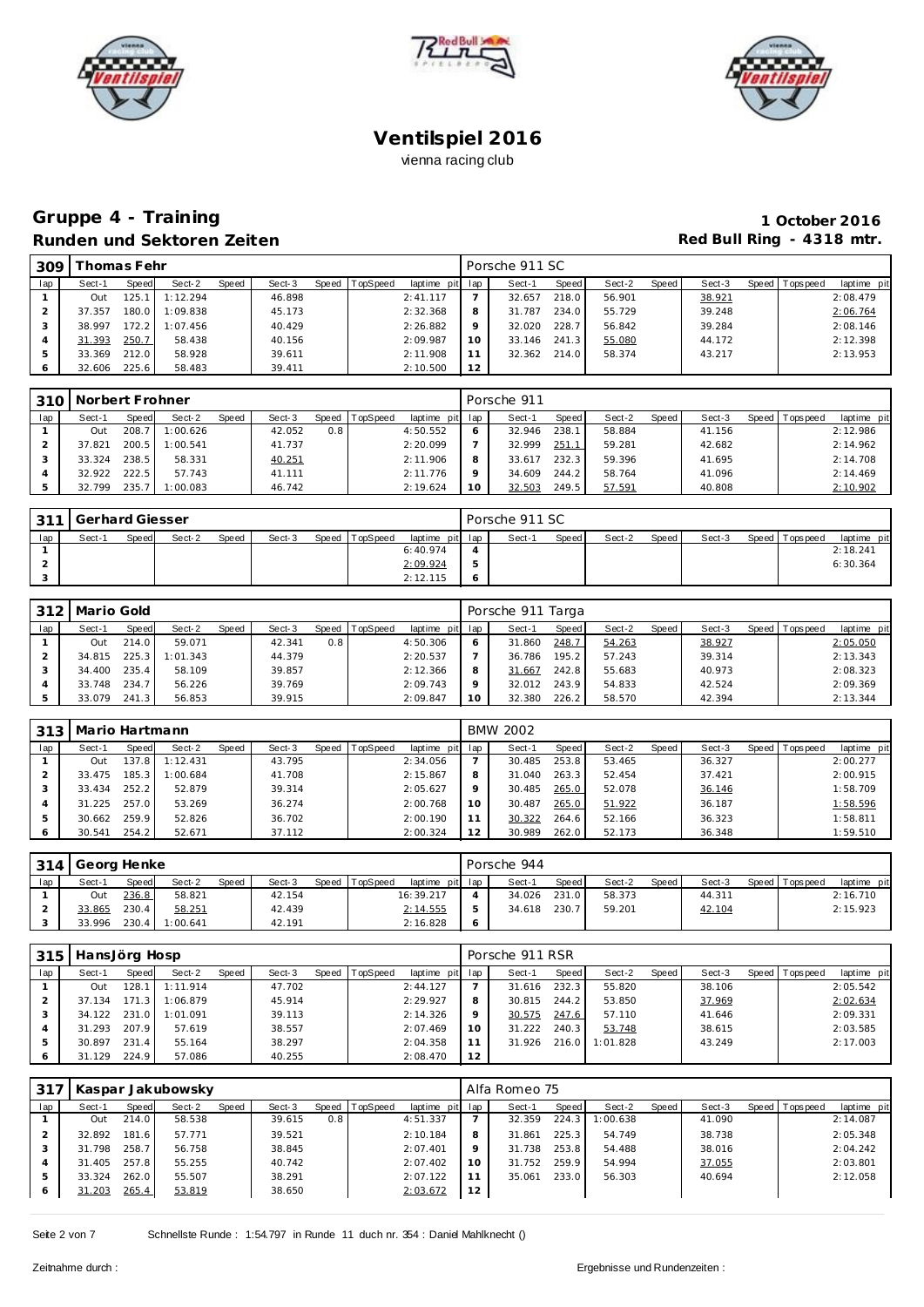





# **Gruppe 4 - Training 1 October 2016** Runden und Sektoren Zeiten **Red Bull Ring - 4318 mtr.**

| 318 L | Hannes Dworsky |       |          |       |        |                |                 |    | Datsun 240 Z Rebello |       |        |       |        |                 |             |
|-------|----------------|-------|----------|-------|--------|----------------|-----------------|----|----------------------|-------|--------|-------|--------|-----------------|-------------|
| lap   | Sect-1         | Speed | Sect-2   | Speed | Sect-3 | Speed TopSpeed | laptime pit lap |    | Sect-1               | Speed | Sect-2 | Speed | Sect-3 | Speed Tops peed | laptime pit |
|       | Out            | 169.6 | 1:12.063 |       | 42.650 |                | 2:32.901        |    | 30.915               | 242.4 | 54.073 |       | 36.978 |                 | 2:01.966    |
|       | 34.071         | 227.1 | 57.375   |       | 44.801 |                | 2:16.247        | 8  | 30.464               | 245.4 | 54.328 |       | 38.034 |                 | 2:02.826    |
| 3     | 33.431         | 194.7 | 56.133   |       | 37.435 |                | 2:06.999        | 9  | 31.049               | 246.5 | 53.824 |       | 36.122 |                 | 2:00.995    |
| 4     | 33.192         | 214.2 | 57.119   |       | 39.184 |                | 2:09.495        | 10 | 30.468               | 247.6 | 52.781 |       | 38.540 |                 | 2:01.789    |
| 5     | 31.196         | 238.5 | 54.048   |       | 38.365 |                | 2:03.609        | 11 | 31.058               | 233.0 | 52.147 |       | 37.137 |                 | 2:00.342    |
| 6     | 31.553         | 243.1 | 54.623   |       | 36.758 |                | 2:02.934        | 12 |                      |       |        |       |        |                 |             |

| 319 | Peter Kristek<br>Sect-2<br>Speed TopSpeed<br>Sect-3<br>Sect-1<br>Speed<br>Speed<br>47.985<br>121.8 I<br>1:11.906<br>Out<br>48.266<br>169.6<br>1:06.228<br>37.608<br>44.400<br>$36.275$ $213.7$<br>1:02.876 |       |          |  |        |  |  |                 | Renault Alpine V6 Turbo |        |         |          |       |        |                |             |
|-----|------------------------------------------------------------------------------------------------------------------------------------------------------------------------------------------------------------|-------|----------|--|--------|--|--|-----------------|-------------------------|--------|---------|----------|-------|--------|----------------|-------------|
| lap |                                                                                                                                                                                                            |       |          |  |        |  |  | laptime pit lap |                         | Sect-1 | Speed I | Sect-2   | Speed | Sect-3 | Speed Topspeed | laptime pit |
|     |                                                                                                                                                                                                            |       |          |  |        |  |  | 2:42.181        |                         | 35.726 | 210.4   | 1:01.336 |       | 45.917 |                | 2:22.979    |
|     |                                                                                                                                                                                                            |       |          |  |        |  |  | 2:32.102        |                         | 36.150 | 231.4   | 59.790   |       | 43.975 |                | 2:19.915    |
|     |                                                                                                                                                                                                            |       |          |  |        |  |  | 2:23.551        | 8                       | 36.587 | 208.7   | 1:01.144 |       | 45.045 |                | 2:22.776    |
|     | 35.949                                                                                                                                                                                                     | 223.4 | 1:00.934 |  | 43.868 |  |  | 2:20.751        |                         | 35.107 | 208.5   | 1:00.292 |       | 43.918 |                | 2:19.317    |
|     | 2:56.031                                                                                                                                                                                                   | 225.3 | 1:01.656 |  | 44.075 |  |  | 4:41.762        | 10                      |        |         |          |       |        |                |             |

| 320 | Peter Legat |           |          |       |        |       |          |                 |    | Porsche 911 Targa |       |          |         |        |                 |              |
|-----|-------------|-----------|----------|-------|--------|-------|----------|-----------------|----|-------------------|-------|----------|---------|--------|-----------------|--------------|
| lap | Sect-1      | Speed     | Sect-2   | Speed | Sect-3 | Speed | TopSpeed | laptime pit lap |    | Sect-1            | Speed | Sect-2   | Speed I | Sect-3 | Speed Tops peed | laptime pit  |
|     | Out         | $123.2$ I | 1:12.812 |       | 47.181 |       |          | 2:41.348        |    | 32.780            | 234.0 | 1:00.851 |         | 40.961 |                 | 2:14.592     |
|     | 34.760      | 221.0     | 59.508   |       | 42.132 |       |          | 2:16.400        |    | 33.244            | 233.4 | 57.250   |         | 41.005 |                 | 2:11.499     |
|     | 34.661      | 219.2     | 1:00.936 |       | 41.907 |       |          | 2:17.504        |    | 34.668            | 231.7 | 57.584   |         | 40.976 |                 | 2:13.228     |
|     | 33.809      | 245.0     | 58.759   |       | 41.690 |       |          | 2:14.258        |    | 34.525            | 231.0 | 1:00.180 |         | 44.088 |                 | 2:18.793     |
|     | 33.424      | 228.4     | 59.314   |       | 41.254 |       |          | 2:13.992        | 10 | 35.478            | 206.6 | 1:01.771 |         |        |                 | $2:35.276$ P |

| 321 |        | `homas Lins |          |              |        |       |          |                 |         | Alfa Romeo Giulia Super |       |        |       |        |                   |             |
|-----|--------|-------------|----------|--------------|--------|-------|----------|-----------------|---------|-------------------------|-------|--------|-------|--------|-------------------|-------------|
| lap | Sect-1 | Speed       | Sect-2   | <b>Speed</b> | Sect-3 | Speed | TopSpeed | laptime pit lap |         | Sect-1                  | Speed | Sect-2 | Speed | Sect-3 | Speed   Tops peed | laptime pit |
|     | Out    | 26.0        | 1:10.270 |              | 48.107 |       |          | 2:38.383        |         | 30.772                  | 255.4 | 54.245 |       | 38.365 |                   | 2:03.382    |
|     | 36.341 | 191.5       | 59.304   |              | 40.081 |       |          | 2:15.726        | 8       | 31.061                  | 259.5 | 53.269 |       | 37.125 |                   | 2:01.455    |
|     | 32.400 | 232.7       | 54.194   |              | 37.679 |       |          | 2:04.273        | $\circ$ | 30.647                  | 260.3 | 52.490 |       | 36.681 |                   | 1:59.818    |
|     | 30.725 | 260.7       | 53.271   |              | 37.018 |       |          | 2:01.014        | 10      | 30.714                  | 260.7 | 52.344 |       | 35.919 |                   | 1:58.977    |
|     | 31.803 | 256.2       | 53.872   |              | 36.785 |       |          | 2:02.460        |         | 30.459                  | 263.7 | 52.824 |       | 35.968 |                   | 1:59.251    |
|     | 30.736 | 258.7       | 53.836   |              | 37.818 |       |          | 2:02.390        | 12      | 31.519                  | 260.7 | 52.707 |       | 37.159 |                   | 2:01.385    |

| 322 | Stephan Lochner |       |          |              |        |       |          |                 |    | Porsche 911T |       |          |       |        |                |             |
|-----|-----------------|-------|----------|--------------|--------|-------|----------|-----------------|----|--------------|-------|----------|-------|--------|----------------|-------------|
| lap | Sect-1          | Speed | Sect-2   | <b>Speed</b> | Sect-3 | Speed | TopSpeed | laptime pit lap |    | Sect-1       | Speed | Sect-2   | Speed | Sect-3 | Speed Topspeed | laptime pit |
|     | Out             | 113.  | 1:12.092 |              | 44.085 |       |          | 2:37.891        |    | 30.264       | 263.3 | 52.616   |       | 37.028 |                | 1:59.908    |
|     | 32.917          | 238.5 | 53.714   |              | 38.862 |       |          | 2:05.493        |    | 30.568       | 265.4 | 52.474   |       | 36.389 |                | 1:59.431    |
|     | 34.611          | 185.  | 55.342   |              | 37.636 |       |          | 2:07.589        |    | 30.478       | 263.7 | 53.179   |       | 36.786 |                | 2:00.443    |
|     | 30.976          | 267.6 | 53.492   |              | 37.527 |       |          | 2:01.995        |    | 30.335       | 255.4 | 52.760   |       | 37.656 |                | 2:00.751    |
|     | 30.393          | 272.1 | 53.270   |              | 37.479 |       |          | 2:01.142        | 10 | 33.263       | 153.4 | 1:12.340 |       |        |                | 2:48.886 P  |

| 323 | Luis Mahlknecht |       |          |       |        |       |          |                 |    | Audi Coupe |       |        |       |        |                |             |
|-----|-----------------|-------|----------|-------|--------|-------|----------|-----------------|----|------------|-------|--------|-------|--------|----------------|-------------|
| lap | Sect-1          | Speed | Sect-2   | Speed | Sect-3 | Speed | TopSpeed | laptime pit lap |    | Sect-1     | Speed | Sect-2 | Speed | Sect-3 | Speed Topspeed | laptime pit |
|     | Out             | 36.9  | 1:14.136 |       | 45.407 |       |          | 2:43.516        |    | 36.053     | 217.1 | 59.372 |       | 40.981 |                | 2:16.406    |
|     | 36.286          | 210.  | 1:02.928 |       | 42.067 |       |          | 2:21.281        |    | 35.790     | 221.6 | 59.517 |       | 41.502 |                | 2:16.809    |
|     | 35.980          | 218.3 | 59.492   |       | 41.891 |       |          | 2:17.363        |    | 35.787     | 217.1 | 59.142 |       | 41.160 |                | 2:16.089    |
|     | 35.794          | 219.2 | 1:01.549 |       | 41.747 |       |          | 2:19.090        |    | 36.068     | 218.0 | 59.224 |       | 41.043 |                | 2:16.335    |
|     | 35.787          | 216.8 | 1:39.625 |       | 42.464 |       |          | 2:57.876        | 10 | 36.616     | 219.2 | 59.575 |       | 40.889 |                | 2:17.080    |

| 324 | Josef Manhalter |       |        |       |        |                |                 | Porsche 917 |       |        |       |        |                   |             |
|-----|-----------------|-------|--------|-------|--------|----------------|-----------------|-------------|-------|--------|-------|--------|-------------------|-------------|
| lap | Sect-1          | Speed | Sect-2 | Speed | Sect-3 | Speed TopSpeed | laptime pit lap | Sect-1      | Speed | Sect-2 | Speed | Sect-3 | Speed   Tops peed | laptime pit |
|     |                 |       |        |       |        |                | 2:01.711        |             |       |        |       |        |                   | 1:56.191    |
|     |                 |       |        |       |        |                | 2:06.558        |             |       |        |       |        |                   | 2:09.535    |

| 325 |        |        | Harald Neumaerker |       |        |                |                 |    | Porsche 911 RSR |       |        |       |        |                 |             |
|-----|--------|--------|-------------------|-------|--------|----------------|-----------------|----|-----------------|-------|--------|-------|--------|-----------------|-------------|
| lap | Sect-1 | Speed  | Sect-2            | Speed | Sect-3 | Speed TopSpeed | laptime pit lap |    | Sect-1          | Speed | Sect-2 | Speed | Sect-3 | Speed Tops peed | laptime pit |
|     | Out    | 20.9   | 1:10.513          |       | 47.776 |                | 2:41.696        |    | 31.290          | 239.6 | 53.925 |       | 37.880 |                 | 2:03.095    |
|     | 40.331 | 77.4   | 1:03.963          |       | 45.212 |                | 2:29.506        |    | 30.734          | 249.5 | 55.591 |       | 38.855 |                 | 2:05.180    |
|     | 34.634 | 174.21 | 1:01.082          |       | 41.385 |                | 2:17.101        |    | 30.246          | 246.8 | 55.286 |       | 40.829 |                 | 2:06.361    |
|     | 32.014 | 245.0  | 57.362            |       | 40.012 |                | 2:09.388        | 10 | 32.576          | 254.6 | 56.238 |       | 38.988 |                 | 2:07.802    |
|     | 31.011 | 225.6  | 55.715            |       | 39.529 |                | 2:06.255        |    | 32.370          | 254.6 | 59.501 |       | 42.034 |                 | 2:13.905    |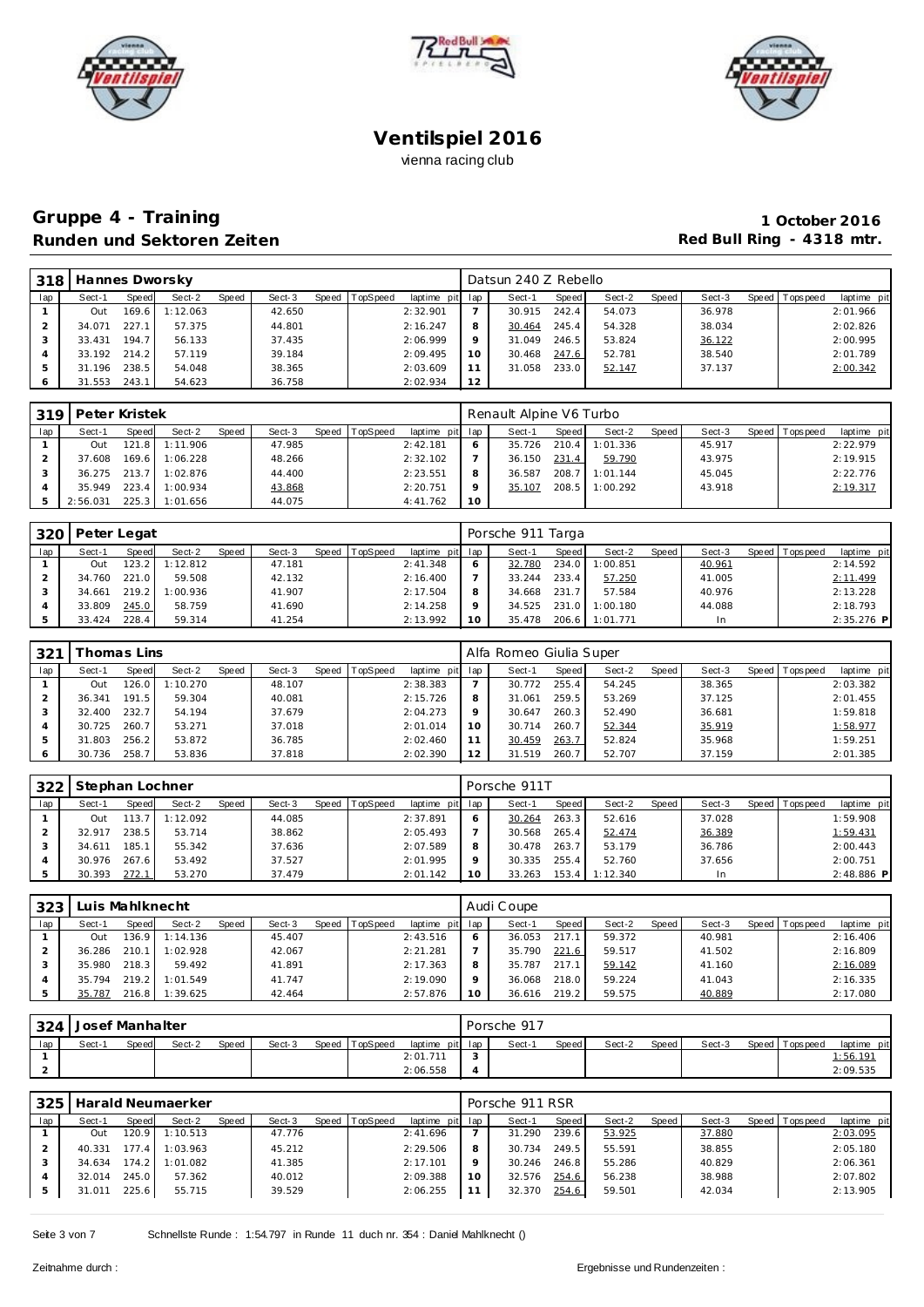





# Gruppe 4 - Training<br>
Runden und Sektoren Zeiten<br> **1 October 2016**<br>
Red Bull Ring - 4318 mtr. **Runden und Sektoren Zeiten**

|     |                                 |        |        |          |        | - - |  |
|-----|---------------------------------|--------|--------|----------|--------|-----|--|
| . . | 210<br>100<br>30.<br>.<br>27 Z. | 55.053 | 38.499 | 2:03.751 | $\sim$ |     |  |
|     |                                 |        |        |          |        |     |  |

| 326     | Stefan Niemand |       |          |       |        |       |          |             |         | Porsche 911 |       |          |       |        |                 |             |
|---------|----------------|-------|----------|-------|--------|-------|----------|-------------|---------|-------------|-------|----------|-------|--------|-----------------|-------------|
| lap     | Sect-1         | Speed | Sect-2   | Speed | Sect-3 | Speed | TopSpeed | laptime pit | lap     | Sect-1      | Speed | Sect-2   | Speed | Sect-3 | Speed Tops peed | laptime pit |
|         | Out            | 25.9  | 1:10.836 |       | 46.088 |       |          | 2:43.375    |         | 32.793      | 247.6 | 55.298   |       | 38.520 |                 | 2:06.611    |
|         | 33.327         | 242.8 | 57.416   |       | 41.809 |       |          | 2:12.552    | 8       | 32.157      | 256.2 | 1:00.801 |       | 39.579 |                 | 2:12.537    |
|         | 34.976         | 183.7 | 58.062   |       | 39.313 |       |          | 2:12.351    | $\circ$ | 34.894      | 205.0 | 57.284   |       | 39.339 |                 | 2:11.517    |
|         | 32.103         | 223.4 | 56.514   |       | 39.752 |       |          | 2:08.369    | 10      | 32.183      | 236.8 | 56.077   |       | 40.247 |                 | 2:08.507    |
| 5       | 32.156         | 237.8 | 55.850   |       | 38.702 |       |          | 2:06.708    |         | 33.277      | 205.3 | 57.931   |       | 39.152 |                 | 2:10.360    |
| $\circ$ | 33.121         | 239.9 | 57.583   |       | 38.947 |       |          | 2:09.651    | 12      |             |       |          |       |        |                 |             |

| 327 | Zbigniew Nowak |       |                |       |        |       |          |                 |   | Ford Capri RS |       |                |       |        |                |              |
|-----|----------------|-------|----------------|-------|--------|-------|----------|-----------------|---|---------------|-------|----------------|-------|--------|----------------|--------------|
| lap | Sect-1         | Speed | Sect-2         | Speed | Sect-3 | Speed | TopSpeed | laptime pit lap |   | Sect-1        | Speed | Sect-2         | Speed | Sect-3 | Speed Topspeed | laptime pit  |
|     | Out            | 130.3 | 1:16.923       |       | 49.102 |       |          | 2:46.013        |   | 38.030        |       | 194.5 1:05.635 |       | 45.762 |                | 2:29.427     |
|     | 41.327         | 179.0 | 1:07.885       |       | 44.514 |       |          | 2:33.726        |   | 37.944        |       | 180.6 1:05.357 |       | 45.033 |                | 2:28.334     |
|     | 38.325         |       | 179.0 1:05.060 |       | 44.895 |       |          | 2:28.280        |   | 37.884        |       | 191.3 1:06.275 |       | 46.053 |                | 2:30.212     |
|     | 40.340         | 181.2 | 1:08.807       |       | 46.214 |       |          | 2:35.361        | 8 | 38.744        |       | 191.5 1:05.791 |       | In     |                | $2:46.771$ P |

|     | 328 Kurt Praszl |       |                |       |        |       |                 |                 | Renault Alpine A310 |       |          |       |        |                 |              |
|-----|-----------------|-------|----------------|-------|--------|-------|-----------------|-----------------|---------------------|-------|----------|-------|--------|-----------------|--------------|
| lap | Sect-1          | Speed | Sect-2         | Speed | Sect-3 | Speed | <b>TopSpeed</b> | laptime pit lap | Sect-1              | Speed | Sect-2   | Speed | Sect-3 | Speed Tops peed | laptime pit  |
|     | Out             |       | 125.6 1:10.465 |       | 48.415 |       |                 | 2: 41.154       | 37.113              | 207.4 | 1:42.746 |       |        |                 | $3:28.373$ P |
|     | 40.089          |       | 168.9 1:06.926 |       | 44.798 |       |                 | 2:31.813        |                     |       |          |       |        |                 |              |

| 329          | Urs Rahm |       |        |       |        |       |          |                 |         | Opel Kadett Coupe |       |        |       |        |                |             |
|--------------|----------|-------|--------|-------|--------|-------|----------|-----------------|---------|-------------------|-------|--------|-------|--------|----------------|-------------|
| lap          | Sect-1   | Speed | Sect-2 | Speed | Sect-3 | Speed | TopSpeed | laptime pit lap |         | Sect-1            | Speed | Sect-2 | Speed | Sect-3 | Speed Topspeed | laptime pit |
|              | Out      | 226.5 | 54.135 |       | 39.417 | 0.9   |          | 4:43.990        |         | 31.206            | 231.7 | 54.629 |       | 37.656 |                | 2:03.491    |
|              | 32.086   | 219.8 | 55.570 |       | 37.913 |       |          | 2:05.569        | 8       | 31.797            | 260.7 | 53.594 |       | 37.555 |                | 2:02.946    |
|              | 31.412   | 246.5 | 53.948 |       | 37.674 |       |          | 2:03.034        | $\circ$ | 30.954            | 264.6 | 52.969 |       | 37.396 |                | 2:01.319    |
|              | 31.206   | 221.3 | 55.997 |       | 39.174 |       |          | 2:06.377        | 10      | 30.582            | 254.6 | 53.034 |       | 42.812 |                | 2:06.428    |
| 5            | 32.159   | 226.5 | 54.486 |       | 39.719 |       |          | 2:06.364        |         | 30.713            | 241.7 | 56.459 |       | 38.399 |                | 2:05.571    |
| <sup>6</sup> | 31.210   | 264.1 | 53.614 |       | 37.362 |       |          | 2:02.186        | 12      |                   |       |        |       |        |                |             |

| 330 | Michael Schaude |         |          |              |        |       |          |                 |    | GTD GT40 |         |          |       |        |                |              |
|-----|-----------------|---------|----------|--------------|--------|-------|----------|-----------------|----|----------|---------|----------|-------|--------|----------------|--------------|
| lap | Sect-1          | Speed   | Sect-2   | <b>Speed</b> | Sect-3 | Speed | TopSpeed | laptime pit lap |    | Sect-1   | Speed I | Sect-2   | Speed | Sect-3 | Speed Topspeed | laptime pit  |
|     | Out             | 123.0   | 1:13.415 |              | 47.474 |       |          | 2:47.122        |    | 33.512   | 187.7   | 1:00.167 |       | 39.375 |                | 2:13.054     |
|     | 36.988          | 170.4 l | 1:05.094 |              | 42.110 |       |          | 2:24.192        |    | 32.443   | 217.1   | 1:00.780 |       | 39.516 |                | 2:12.739     |
|     | 33.838          | 182.0   | 59.247   |              | 39.808 |       |          | 2:12.893        |    | 30.481   | 220.4   | 56.341   |       | 38.605 |                | 2:05.427     |
|     | 35.506          | 181.2   | 1:00.613 |              | 41.055 |       |          | 2:17.174        |    | 31.974   | 211.7   | 55.952   |       | In     |                | $2:28.192$ P |
|     | 33.780          | 201.5   | 57.621   |              | 40.557 |       |          | 2:11.958        | 10 |          |         |          |       |        |                |              |

|     | 331   Michael Schellenberger |         |          |       |        |                |                 |         | Porsche 944 |       |          |       |        |                 |             |
|-----|------------------------------|---------|----------|-------|--------|----------------|-----------------|---------|-------------|-------|----------|-------|--------|-----------------|-------------|
| lap | Sect-1                       | Speed   | Sect-2   | Speed | Sect-3 | Speed TopSpeed | laptime pit lap |         | Sect-1      | Speed | Sect-2   | Speed | Sect-3 | Speed Tops peed | laptime pit |
|     | Out                          | 159.3   | 1:13.145 |       | 46.577 |                | 2:37.476        |         | 35.592      | 223.7 | 58.727   |       | 42.382 |                 | 2:16.701    |
|     | 37.918                       | 215.1   | 1:05.394 |       | 45.760 |                | 2:29.072        |         | 36.500      | 221.6 | 1:06.767 |       | 46.141 |                 | 2:29.408    |
|     | 37.004                       | 187.5   | 1:03.314 |       | 42.489 |                | 2:22.807        | 8       | 35.843      | 223.7 | 1:02.837 |       | 41.529 |                 | 2:20.209    |
|     | 37.887                       | 216.8   | 1:00.350 |       | 42.290 |                | 2:20.527        | $\circ$ | 37.029      | 215.1 | 1:01.811 |       | 41.906 |                 | 2:20.746    |
|     | 2:54.414                     | $208.2$ | 1:00.192 |       | 42.296 |                | 4:36.902        | 10      |             |       |          |       |        |                 |             |

| 332 |        |              | Michael Schiedauf     |       |        |       |         |                 |   | Porsche 911 Cabrio |       |          |       |        |       |            |             |
|-----|--------|--------------|-----------------------|-------|--------|-------|---------|-----------------|---|--------------------|-------|----------|-------|--------|-------|------------|-------------|
| lap | Sect-1 | <b>Speed</b> | Sect-2                | Speed | Sect-3 | Speed | opSpeed | laptime pit lap |   | Sect-1             | Speed | Sect-2   | Speed | Sect-3 | Speed | Tops pee d | laptime pit |
|     | Out    |              | 141.5 1:13.031        |       | 46.873 |       |         | 2:42.963        |   | 36.188             | 187.7 | 1:02.882 |       | 44.124 |       |            | 2:23.194    |
|     | 37.908 |              | 184.1 1:06.054        |       | 45.700 |       |         | 2:29.662        |   | 35.646             | 206.6 | 1:02.386 |       | 43.631 |       |            | 2:21.663    |
|     | 39.586 |              | $181.4$ 1:05.010      |       | 44.927 |       |         | 2:29.523        | 8 | 35.694             | 211.7 | 1:01.938 |       | 45.083 |       |            | 2:22.715    |
|     | 37.368 |              | 196.6 1:06.883        |       | 44.425 |       |         | 2:28.676        |   | 36.408             | 205.8 | 1:01.203 |       | 45.967 |       |            | 2:23.578    |
|     |        |              | 36.152 212.6 1:03.122 |       | 43.938 |       |         | 2:23.212        |   | 36.183             | 214.0 | 1:01.321 |       | 41.761 |       |            | 2:19.265    |

| Sect-1 | Speed | Sect-2   | Speed        | Sect-3 |  |                |    | Sect-1          | Speed | Sect-2         | Speed | Sect-3 |  | laptime pit     |
|--------|-------|----------|--------------|--------|--|----------------|----|-----------------|-------|----------------|-------|--------|--|-----------------|
| Out    | 122.0 | 1:11.602 |              | 47.861 |  | 2:42.440       |    | 33.694          | 227.8 | 56.119         |       | 39.154 |  | 2:08.967        |
| 37.542 | 157.8 | 1:06.796 |              | 45.707 |  | 2:30.045       |    | 32.192          | 230.4 | 54.145         |       | 38.734 |  | 2:05.071        |
| 35.343 | 73.8  | 1:00.883 |              | 40.974 |  | 2:17.200       |    | 31.829          | 243.9 | 55.392         |       | 38.732 |  | 2:05.953        |
| 32.674 | 254.2 | 1:01.220 |              | 40.655 |  | 2:14.549       | 10 | 31.891          | 232.3 | 55.969         |       | 38.749 |  | 2:06.609        |
| 33.175 |       | 57.117   |              | 40.788 |  | 2:11.080       |    | 32.329          | 239.6 | 54.595         |       | 38.253 |  | 2:05.177        |
|        |       | 223.1    | eo Schleidt. |        |  | Speed TopSpeed |    | laptime pit lap |       | Porsche 2.7 RS |       |        |  | Speed Tops peed |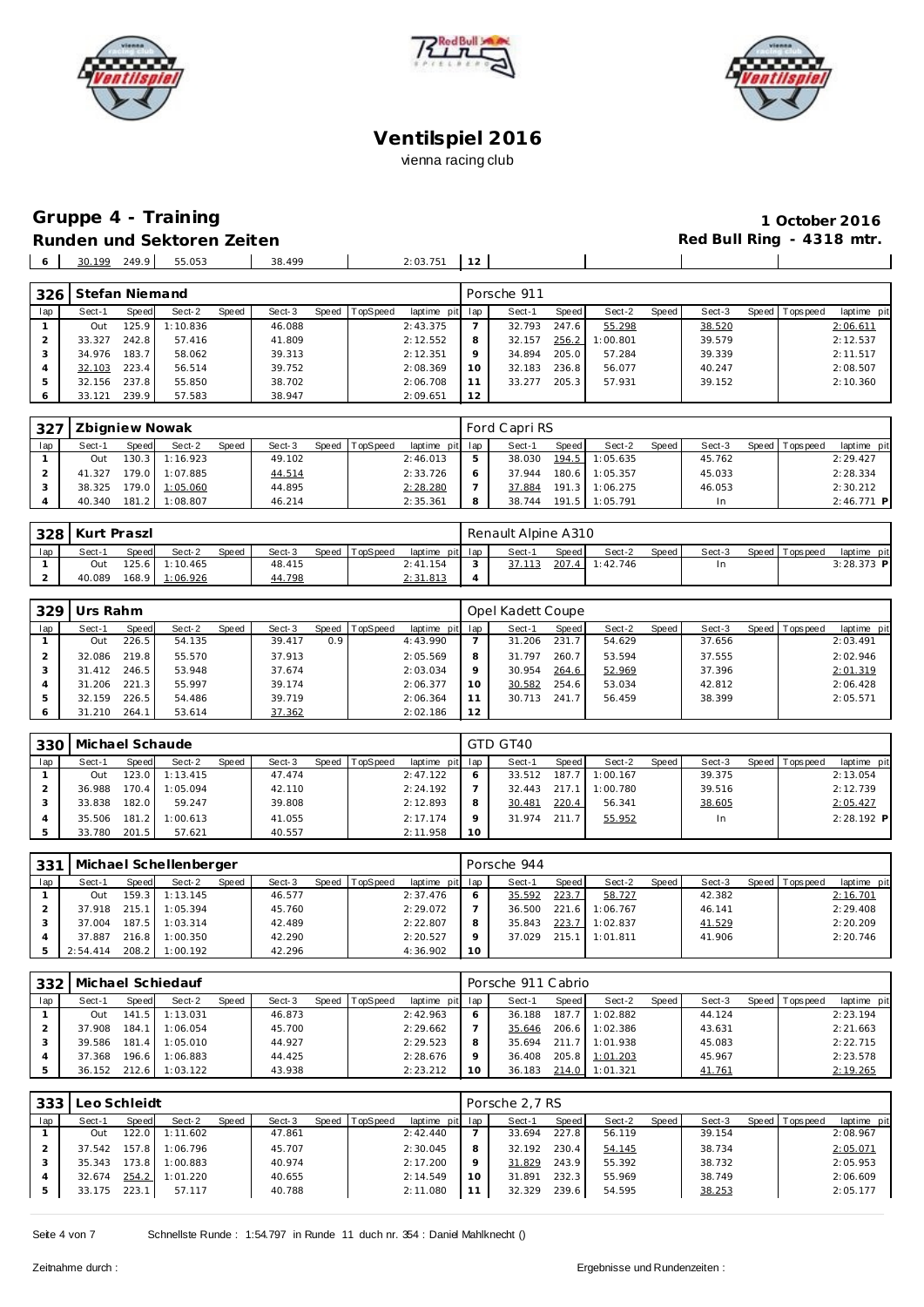





# **Gruppe 4 - Training 1 October 2016 Runden und Sektoren Zeiten Red Bull Ring - 4318 mtr.**

| 229<br>33.298 | 57.028 | 39.885 | 2:10.27 |  |  |  |
|---------------|--------|--------|---------|--|--|--|
|               |        |        |         |  |  |  |

| 334 | Markus Schmidt |        |          |       |        |       |          |                 |    | Porsche 911 RS 3.0 |       |        |       |        |                |             |
|-----|----------------|--------|----------|-------|--------|-------|----------|-----------------|----|--------------------|-------|--------|-------|--------|----------------|-------------|
| lap | Sect-1         | Speed  | Sect-2   | Speed | Sect-3 | Speed | TopSpeed | laptime pit lap |    | Sect-1             | Speed | Sect-2 | Speed | Sect-3 | Speed Topspeed | laptime pit |
|     | Out            | 157.0  | 1:06.890 |       | 48.335 |       |          | 2:40.414        |    | 32.441             | 239.9 | 53.724 |       | 37.065 |                | 2:03.230    |
|     | 36.266         | 214.0  | 58.979   |       | 44.070 |       |          | 2:19.315        | 8  | 30.816             | 262.9 | 52.744 |       | 37.941 |                | 2:01.501    |
|     | 35.389         | 188.1  | 57.540   |       | 39.232 |       |          | 2:12.161        |    | 31.167             | 242.8 | 52.895 |       | 36.422 |                | 2:00.484    |
| 4   | 31.465         | 258.7  | 53.960   |       | 39.798 |       |          | 2:05.223        | 10 | 31.551             | 242.8 | 54.972 |       | 37.503 |                | 2:04.026    |
| 5   | 31.530         | 247.61 | 56.604   |       | 38.483 |       |          | 2:06.617        |    | 30.783             | 260.3 | 57.922 |       | 42.036 |                | 2:10.741    |
|     | 31.913 251.8   |        | 53.776   |       | 38.624 |       |          | 2:04.313        | 12 |                    |       |        |       |        |                |             |

| 335 |        |       | Thomas Schwarzmeier |       |        |       |                 |                 |    | Porsche 911 SC |       |          |       |        |                |             |
|-----|--------|-------|---------------------|-------|--------|-------|-----------------|-----------------|----|----------------|-------|----------|-------|--------|----------------|-------------|
| lap | Sect-1 | Speed | Sect-2              | Speed | Sect-3 | Speed | <b>TopSpeed</b> | laptime pit lap |    | Sect-1         | Speed | Sect-2   | Speed | Sect-3 | Speed Topspeed | laptime pit |
|     | Out    | 33.8  | 1:10.627            |       | 47.756 |       |                 | 2:40.263        |    | 33.546         | 214.8 | 56.650   |       | 38.391 |                | 2:08.587    |
|     | 42.250 | 77.6  | 1:02.887            |       | 38.853 |       |                 | 2:23.990        | 8  | 30.894         | 220.4 | 52.904   |       | 37.500 |                | 2:01.298    |
|     | 32.334 | 249.9 | 53.181              |       | 37.896 |       |                 | 2:03.411        |    | 31.398         | 252.2 | 51.679   |       | 38.991 |                | 2:02.068    |
|     | 31.621 | 248.4 | 53.357              |       | 37.511 |       |                 | 2:02.489        |    | 34.176         | 224.9 | 55.115   |       | 37.009 |                | 2:06.300    |
|     | 31.312 | 245.0 | 54.738              |       | 41.252 |       |                 | 2:07.302        |    | 31.263         | 246.1 | 52.017   |       | 36.465 |                | 1:59.745    |
|     | 30.497 | 250.7 | 53.393              |       | 39.779 |       |                 | 2:03.669        | 12 | 33.893         | 183.0 | 1:00.815 |       | 39.624 |                | 2:14.332    |

| 336 |        |        | Martin Steinegger |       |        |                |                 |             | Opel Kadett C |       |        |       |        |                 |             |
|-----|--------|--------|-------------------|-------|--------|----------------|-----------------|-------------|---------------|-------|--------|-------|--------|-----------------|-------------|
| lap | Sect-1 | Speed  | Sect-2            | Speed | Sect-3 | Speed TopSpeed | laptime pit lap |             | Sect-1        | Speed | Sect-2 | Speed | Sect-3 | Speed Tops peed | laptime pit |
|     | Out    | 149.31 | 1:12.185          |       | 47.118 |                | 2:38.385        |             | 31.871        | 229.7 | 54.054 |       | 37.546 |                 | 2:03.471    |
|     | 37.551 | 199.2  | 1:04.561          |       | 47.200 |                | 2:29.312        | 8           | 30.895        | 231.4 | 52.987 |       | 36.734 |                 | 2:00.616    |
|     | 35.657 | 188.6  | 1:00.030          |       | 41.240 |                | 2:16.927        | $\mathsf Q$ | 31.362        | 247.6 | 52.495 |       | 36.398 |                 | 2:00.255    |
|     | 31.369 | 239.2  | 58.808            |       | 47.832 |                | 2:18.009        | $10^{-}$    | 30.907        | 244.2 | 52.814 |       | 42.577 |                 | 2:06.298    |
|     | 37.559 | 229.4  | 55.786            |       | 39.092 |                | 2:12.437        |             | 32.334        | 211.2 | 55.038 |       | 38.108 |                 | 2:05.480    |
|     | 31.424 | 242.8  | 55.320            |       | 39.040 |                | 2:05.784        | 12          |               |       |        |       |        |                 |             |

| 337 |        |        | Christian Sternecker |              |        |       |          |                 |    | Porsche 911 SC |       |        |       |          |                 |             |
|-----|--------|--------|----------------------|--------------|--------|-------|----------|-----------------|----|----------------|-------|--------|-------|----------|-----------------|-------------|
| lap | Sect-1 | Speed  | Sect-2               | <b>Speed</b> | Sect-3 | Speed | TopSpeed | laptime pit lap |    | Sect-1         | Speed | Sect-2 | Speed | Sect-3   | Speed Tops peed | laptime pit |
|     | Out    | 125.6  | 1:14.328             |              | 44.529 |       |          | 2:44.666        |    | 34.112         | 246.8 | 57.299 |       | 40.458   |                 | 2:11.869    |
|     | 34.454 | 179.01 | 1:04.517             |              | 40.068 |       |          | 2:19.039        |    | 33.922         | 210.9 | 58.368 |       | 1:01.528 |                 | 2:33.818    |
|     | 33.987 | 228.4  | 56.090               |              | 42.094 |       |          | 2:12.171        |    | 34.555         | 231.4 | 57.345 |       | 40.165   |                 | 2:12.065    |
|     | 35.025 | 235.0  | 55.540               |              | 41.653 |       |          | 2:12.218        |    | 33.993         | 234.0 | 56.130 |       | 38.308   |                 | 2:08.431    |
|     | 34.674 | 221.3  | 55.933               |              | 42.009 |       |          | 2:12.616        | 10 | 33.952         | 233.4 | 56.918 |       | 49.514   |                 | 2:20.384    |

| 338 |        |       | Valentin Stranzinger |       |        |     |                |                 | Porsche 924 S |              |                |       |        |                   |              |
|-----|--------|-------|----------------------|-------|--------|-----|----------------|-----------------|---------------|--------------|----------------|-------|--------|-------------------|--------------|
| lap | Sect-1 | Speed | Sect-2               | Speed | Sect-3 |     | Speed TopSpeed | laptime pit lap | Sect-1        | <b>Speed</b> | Sect-2         | Speed | Sect-3 | Speed   Tops peed | laptime pit  |
|     | Out    | 201.0 | 58.939               |       | 41.849 | 0.8 |                | 4:49.738        | 35.578        | 207.1        | 58.520         |       | 40.690 |                   | 2:14.788     |
|     | 35.881 | 212.6 | 58.838               |       | 42.042 |     |                | 2:16.761        | 34.190        |              | 233.0 1:13.128 |       | -ln    |                   | $2:51.881$ P |

| 339 |        | [homas Wilhelm |        |              |        |     |                |          |            | CAV GT40 |              |        |       |        |                |              |
|-----|--------|----------------|--------|--------------|--------|-----|----------------|----------|------------|----------|--------------|--------|-------|--------|----------------|--------------|
| lap | Sect-1 | Speed          | Sect-2 | <b>Speed</b> | Sect-3 |     | Speed TopSpeed | laptime  | pit lap    | Sect-    | <b>Speed</b> | Sect-2 | Speed | Sect-3 | Speed Topspeed | laptime pit  |
|     | Out    | 215A           | 56.326 |              | 37.870 | 0.9 |                | 4:42.571 | $\sqrt{2}$ | 29.660   | 241.3        | 53.377 |       | 37.382 |                | 2:00.419     |
|     | 32.514 | 242.8          | 53.633 |              | 37.792 |     |                | 2:03.939 |            | 32.324   | 231.         | 55.721 |       | In     |                | $2:25.618$ P |

| 340 |        |       | Matthias Zibuschka |       |        |     |                  |                 |    | Porsche 928 S |       |          |       |        |         |            |             |
|-----|--------|-------|--------------------|-------|--------|-----|------------------|-----------------|----|---------------|-------|----------|-------|--------|---------|------------|-------------|
| lap | Sect-1 | Speed | Sect-2             | Speed | Sect-3 |     | Speed   TopSpeed | laptime pit lap |    | Sect-1        | Speed | Sect-2   | Speed | Sect-3 | Speed I | Tops pee d | laptime pit |
|     | Out    | 210.1 | 1:05.897           |       | 48.858 | 0.7 |                  | 5:08.758        |    | 37.592        | 183.9 | 1:04.560 |       | 45.934 |         |            | 2:28.086    |
|     | 37.492 | 207.7 | 1:06.552           |       | 50.281 |     |                  | 2:34.325        |    | 38.358        | 196.1 | 1:03.310 |       | 47.724 |         |            | 2:29.392    |
|     | 39.904 | 171.4 | 1:09.089           |       | 48.612 |     |                  | 2:37.605        |    | 37.114        | 192.6 | 1:05.067 |       | 48.533 |         |            | 2:30.714    |
|     | 38.494 | 183.5 | 1:04.817           |       | 49.656 |     |                  | 2:32.967        |    | 38.216        | 190.4 | 1:04.268 |       | 46.633 |         |            | 2:29.117    |
|     | 39.168 | 180.4 | 1:05.976           |       | 48.000 |     |                  | 2:33.144        | 10 |               |       |          |       |        |         |            |             |

| 341 |        | ⊺oni Zisser |          |       |        |                |                 |         | Porsche 944 Turbo |              |          |       |        |                |             |
|-----|--------|-------------|----------|-------|--------|----------------|-----------------|---------|-------------------|--------------|----------|-------|--------|----------------|-------------|
| lap | Sect-1 | Speed       | Sect-2   | Speed | Sect-3 | Speed TopSpeed | laptime pit lap |         | Sect-1            | <b>Speed</b> | Sect-2   | Speed | Sect-3 | Speed Topspeed | laptime pit |
|     | Out    | 166.7       | 1:06.931 |       | In     |                | $2:53.239$ P    |         | 35.176            | 176.9        | 1:15.059 |       | 50.385 |                | 2:40.620    |
|     | Out    | 229.1       | 54.213   |       | 37.425 |                | 2:23.697        |         | 44.975            | 139.0        | 1:09.268 |       | 40.757 |                | 2:35.000    |
|     | 30.792 | 271.7       | 53.631   |       | 37.608 |                | 2:02.031        | 8       | 31.983            | 206.1        | 54.818   |       | 41.755 |                | 2:08.556    |
|     | 30.994 | 242.4       | 54.062   |       | 37.290 |                | 2:02.346        | $\circ$ | 30.878            | 219.2        | 54.478   |       | 38.324 |                | 2:03.680    |
|     | 30.995 | 243.9       | 53.579   |       | 37.248 |                | 2:01.822        | 10      |                   |              |          |       |        |                |             |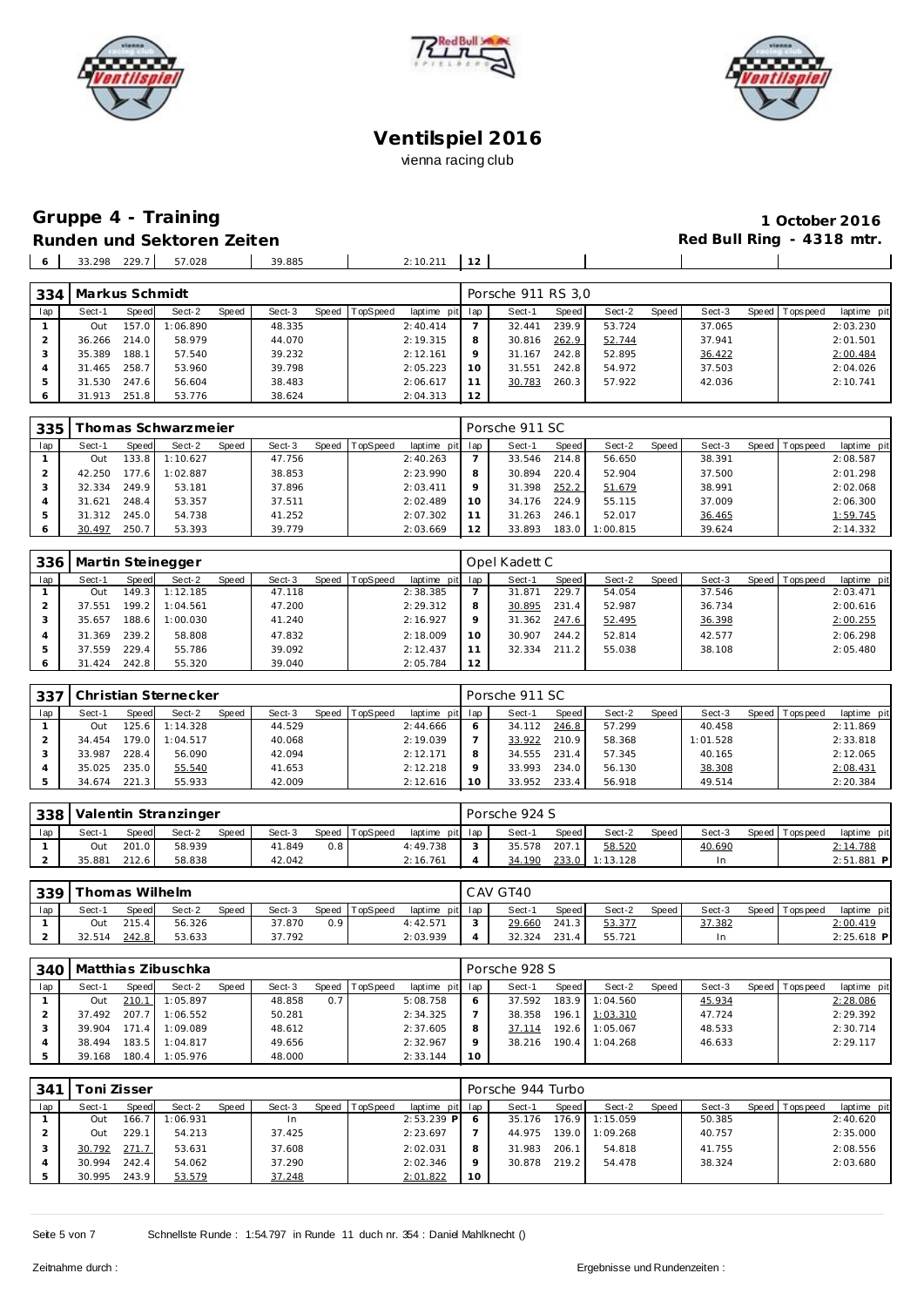





### **Gruppe 4 - Training 1 October 2016 Runden und Sektoren Zeiten Red Bull Ring - 4318 mtr.**

|     | 343   Manuel Schweiger |       |          |       |        |                |                 |    | VW Golf 1 |       |        |       |        |                |              |
|-----|------------------------|-------|----------|-------|--------|----------------|-----------------|----|-----------|-------|--------|-------|--------|----------------|--------------|
| lap | Sect-1                 | Speed | Sect-2   | Speed | Sect-3 | Speed TopSpeed | laptime pit lap |    | Sect-1    | Speed | Sect-2 | Speed | Sect-3 | Speed Topspeed | laptime pit  |
|     | Out                    | 155.9 | 1:12.887 |       | 47.999 |                | 2:41.475        |    | 32.437    | 241.3 | 54.005 |       | 37.588 |                | 2:04.030     |
|     | 37.551                 | 214.2 | 1:01.795 |       | 43.379 |                | 2:22.725        | 8  | 32.122    | 245.4 | 53.876 |       | 38.741 |                | 2:04.739     |
|     | 35.174                 | 224.6 | 59.412   |       | 42.864 |                | 2:17.450        |    | 32.285    | 245.0 | 53.778 |       | In     |                | $2:20.832$ P |
|     | 34.567                 | 225.6 | 56.466   |       | 41.725 |                | 2:12.758        | 10 | Out       | 223.7 | 56.537 |       | 38.710 |                | 2:55.056     |
|     | 33.333                 | 234.0 | 55.441   |       | 38.569 |                | 2:07.343        |    | 32.193    | 244.2 | 53.352 |       | In.    |                | $2:17.632$ P |
|     | 32.819                 | 238.9 | 57.164   |       | 38.793 |                | 2:08.776        | 12 |           |       |        |       |        |                |              |

| 344 | Brüning |         |          |       |        |       |          |                 |  | Mercedes 350 SLC |       |          |       |        |                 |                |
|-----|---------|---------|----------|-------|--------|-------|----------|-----------------|--|------------------|-------|----------|-------|--------|-----------------|----------------|
| lap | Sect-   | Speed   | Sect-2   | Speed | Sect-3 | Speed | TopSpeed | laptime pit lap |  | Sect-1           | Speed | Sect-2   | Speed | Sect-3 | Speed Tops peed | pit<br>laptime |
|     | Out     | 165.8 l | 1:06.882 |       | 50.680 |       |          | 5:48.052        |  | 42.737           | 178.4 | 1:10.339 |       |        |                 | 3:06.148       |

| 345 | Bosch  |              |        |              |        |       |          |             |         | Opel Kadett C |                    |        |       |          |                 |             |
|-----|--------|--------------|--------|--------------|--------|-------|----------|-------------|---------|---------------|--------------------|--------|-------|----------|-----------------|-------------|
| lap | Sect-1 | <b>Speed</b> | Sect-2 | <b>Speed</b> | Sect-3 | Speed | TopSpeed | laptime pit | lap     | Sect-1        | <b>Speed</b>       | Sect-2 | Speed | Sect-3   | Speed Tops peed | laptime pit |
|     | Out    | 232.         | 57.621 |              | 41.426 | 0.8   |          | 4:49.659    |         | 32.969        | 196.6 <sub>1</sub> | 57.146 |       | 38.699   |                 | 2:08.814    |
|     | 32.095 | 244.6        | 58.053 |              | 39.663 |       |          | 2:09.811    |         | 32.154        | 245.4              | 57.129 |       | 39.857   |                 | 2:09.140    |
|     | 34.658 | 237.81       | 57.224 |              | 40.705 |       |          | 2:12.587    | 8       | 32.421        | 245.4              | 54.045 |       | 38.693   |                 | 2:05.159    |
|     | 32.771 | 233.4        | 56.515 |              | 39.773 |       |          | 2:09.059    | $\circ$ | 32.595        | 231.7              | 55.443 |       | 38.244   |                 | 2:06.282    |
|     | 32.268 | 248.4        | 55.659 |              | 39.655 |       |          | 2:07.582    | 10      | 32.054        | 250.7              | 53.760 |       | 1:05.968 |                 | 2:31.782    |

| 346 | Bruno Ruhdorfer |         |                |       |        |                |                 | Porsche 911 E |       |          |       |        |                 |             |
|-----|-----------------|---------|----------------|-------|--------|----------------|-----------------|---------------|-------|----------|-------|--------|-----------------|-------------|
| lap | Sect-1          | Speed   | Sect-2         | Speed | Sect-3 | Speed TopSpeed | laptime pit lap | Sect-1        | Speed | Sect-2   | Speed | Sect-3 | Speed Tops peed | laptime pit |
|     | <b>Out</b>      |         | 143.4 1:15.449 |       | 48.904 |                | 2:43.028        | 36.954        | 197.3 | 1:04.658 |       | 46.413 |                 | 2:28.025    |
|     | 40.178          | 175.5 I | 1:10.048       |       | 46.852 |                | 2:37.078        | 36.774        | 212.3 | 1:02.933 |       | 44.864 |                 | 2:24.571    |
|     | 38.559          | 164.0   | 1:12.472       |       | 46.098 |                | 2:37.129        | 36.185        | 213.7 | 1:02.835 |       | 47.118 |                 | 2:26.138    |
|     | 37.637          | 196.1   | 1:03.942       |       | 47.858 |                | 2:29.437        | 36.630        | 205.3 | 1:02.867 |       | 50.169 |                 | 2:29.666    |
|     | 39.732          | 196.1   | 1:04.969       |       | 45.022 |                | 2:29.723        | 37.252        | 184.3 | 1:03.794 |       | 46.092 |                 | 2:27.138    |

| 347 |        |           | Hannes Hoffellner |       |         |       |          |                 | Lancia Delta |              |                  |       |        |                |             |
|-----|--------|-----------|-------------------|-------|---------|-------|----------|-----------------|--------------|--------------|------------------|-------|--------|----------------|-------------|
| lap | Sect-1 | Speed     | Sect-2            | Speed | Sect-3  | Speed | TopSpeed | laptime pit lap | Sect-1       | <b>Speed</b> | Sect-2           | Speed | Sect-3 | Speed Topspeed | laptime pit |
|     | Out    |           | $117.1$ 1:26.371  |       | :02.073 |       |          | 3:17.028        | 5:00.966     |              | $172.5$ 1:15.678 |       | 55.002 |                | 7:11.646    |
|     | 50.470 |           | 124.7 1:20.784    |       | 58.119  |       |          | 3:09.373        | 42.227       | 166.7        | 1:10.567         |       | 51.395 |                | 2:44.189    |
|     | 49.533 | $132.4 -$ | 1:20.887          |       | 57.440  |       |          | 3:07.860        |              |              |                  |       |        |                |             |

| 351 | Rudi Robinek |       |                |       |        |       |          |                 |        |       |                |         |        |                 |              |
|-----|--------------|-------|----------------|-------|--------|-------|----------|-----------------|--------|-------|----------------|---------|--------|-----------------|--------------|
| lap | Sect-1       | Speed | Sect-2         | Speed | Sect-3 | Speed | TopSpeed | laptime pit lap | Sect-1 | Speed | Sect-2         | Speed I | Sect-3 | Speed Tops peed | laptime pit  |
|     | Out          |       | 157.3 1:11.662 |       | 50.112 |       |          | 2:43.756        | 41.104 | 189.2 | 1:10.329       |         | 51.652 |                 | 2:43.085     |
|     | 42.743       |       | 185.3 1:10.366 |       | 50.178 |       |          | 2:43.287        | 41.515 |       | 182.0 1:08.315 |         |        |                 | $2:51.268$ P |
|     | 42.316       |       | 186.6 1:07.128 |       | 48.850 |       |          | 2:38.294        |        |       |                |         |        |                 |              |

|     | 352   Rudi Oberhofer |        |          |              |        |  |                |                 |    |        |       |          |       |        |                 |             |
|-----|----------------------|--------|----------|--------------|--------|--|----------------|-----------------|----|--------|-------|----------|-------|--------|-----------------|-------------|
| lap | Sect-1               | Speed  | Sect-2   | <b>Speed</b> | Sect-3 |  | Speed TopSpeed | laptime pit lap |    | Sect-1 | Speed | Sect-2   | Speed | Sect-3 | Speed Tops peed | laptime pit |
|     | Out                  | 152.3  | 1:06.217 |              | 49.026 |  |                | 2:40.821        | 6  | 36.611 | 216.0 | 1:00.064 |       | 40.316 |                 | 2:16.991    |
|     | 51.140               | 89.6   | 1:09.350 |              | 48.437 |  |                | 2:48.927        |    | 35.472 | 203.7 | 1:00.639 |       | 43.412 |                 | 2:19.523    |
|     | 37.917               | 188.4  | 1:01.537 |              | 43.095 |  |                | 2:22.549        | 8  | 35.823 | 215.1 | 1:01.621 |       | 45.116 |                 | 2:22.560    |
|     | 35.276               | 220.7  | 59.631   |              | 42.468 |  |                | 2:17.375        | Q  | 37.213 | 215.4 | 1:00.430 |       | 44.140 |                 | 2:21.783    |
|     | 35.130               | 219.21 | 1:00.561 |              | 45.103 |  |                | 2:20.794        | 10 | 34.555 | 227.5 | 56.762   |       | 40.479 |                 | 2:11.796    |

|     | 353   Christian Giesser |       |          |       |        |  |                |             |     |        |              |        |       |        |                |              |
|-----|-------------------------|-------|----------|-------|--------|--|----------------|-------------|-----|--------|--------------|--------|-------|--------|----------------|--------------|
| lap | Sect-1                  | Speed | Sect-2   | Speed | Sect-3 |  | Speed TopSpeed | laptime pit | lap | Sect-1 | <b>Speed</b> | Sect-2 | Speed | Sect-3 | Speed Topspeed | laptime pit  |
|     | Out                     | 25.7  | 1:09.735 |       | 48.529 |  |                | 2:37.743    | 5   | 31.282 | 252.2        | 56.867 |       | 38.596 |                | 2:06.745     |
|     | 37.487                  | 71    | 1:04.785 |       | 43.607 |  |                | 2:25.879    | O   | 31.878 | 224.6        | 56.151 |       | 40.283 |                | 2:08.312     |
|     | 33.721                  | 222.5 | 55.855   |       | 38.447 |  |                | 2:08.023    |     | 32.388 | 238.9        | 54.923 |       | In     |                | $2:24.805$ P |
|     | 33.647                  | 208.2 | 56.841   |       | 39.265 |  |                | 2:09.753    | 8   |        |              |        |       |        |                |              |

| 354 | Daniel Mahlknecht |       |          |       |        |       |          |                 |    |        |       |        |         |        |                |             |
|-----|-------------------|-------|----------|-------|--------|-------|----------|-----------------|----|--------|-------|--------|---------|--------|----------------|-------------|
| lap | Sect-1            | Speed | Sect-2   | Speed | Sect-3 | Speed | TopSpeed | laptime pit lap |    | Sect-1 | Speed | Sect-2 | Speed I | Sect-3 | Speed Topspeed | laptime pit |
|     | Out               | 160.4 | 1:11.755 |       | 42.199 |       |          | 2:30.975        |    | 30.349 | 249.9 | 51.143 |         | 36.221 |                | 1:57.713    |
|     | 31.643            | 233.7 | 58.322   |       | 46.776 |       |          | 2:16.741        |    | 29.719 | 271.2 | 50.525 |         | 37.985 |                | 1:58.229    |
|     | 31.759            | 230.4 | 53.435   |       | 36.827 |       |          | 2:02.021        |    | 32.036 | 242.8 | 50.969 |         | 36.986 |                | 1:59.991    |
|     | 29.914            | 267.2 | 51.128   |       | 35.247 |       |          | 1:56.289        | 10 | 30.330 | 236.8 | 55.463 |         | 35.874 |                | 2:01.667    |
|     | 29.805            | 273.5 | 51.154   |       | 35.696 |       |          | 1:56.655        |    | 29.487 | 273.5 | 49.381 |         | 35.929 |                | 1:54.797    |